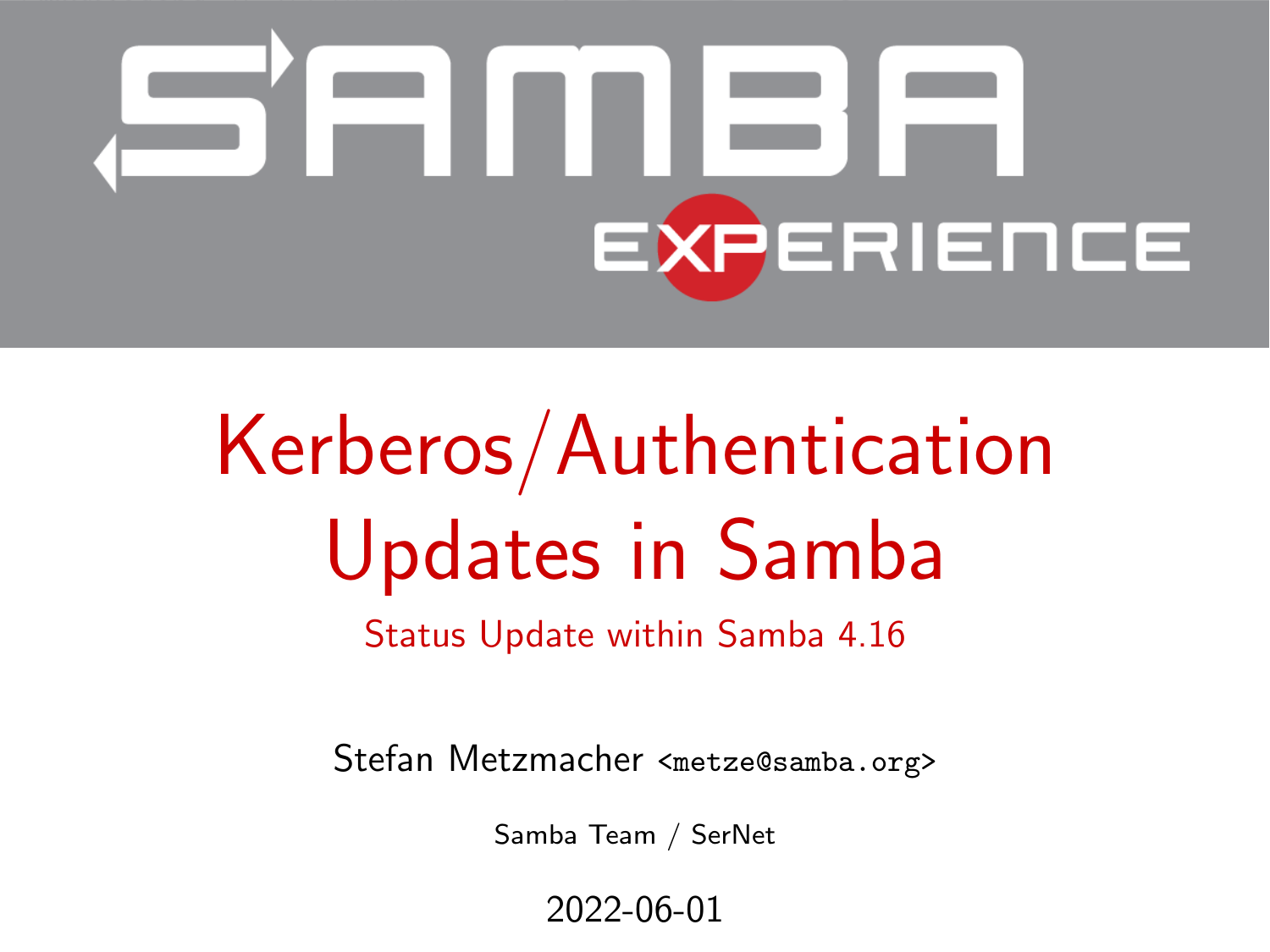# **Topics**

- $\blacktriangleright$  SambaXP 2020
- ▶ Security updates
- ▶ Testing improvements
- ▶ MIT KDC improvements
- ▶ Updated Heimdal snapshot
- ▶ Pending Heimdal based Fixes
- ▶ Future Updates
- ▶ How you can reliable change a machine password
- ▶ Questions? Feedback!

#### Kerberos/Authentication Updates in Samb  $(2/15)$

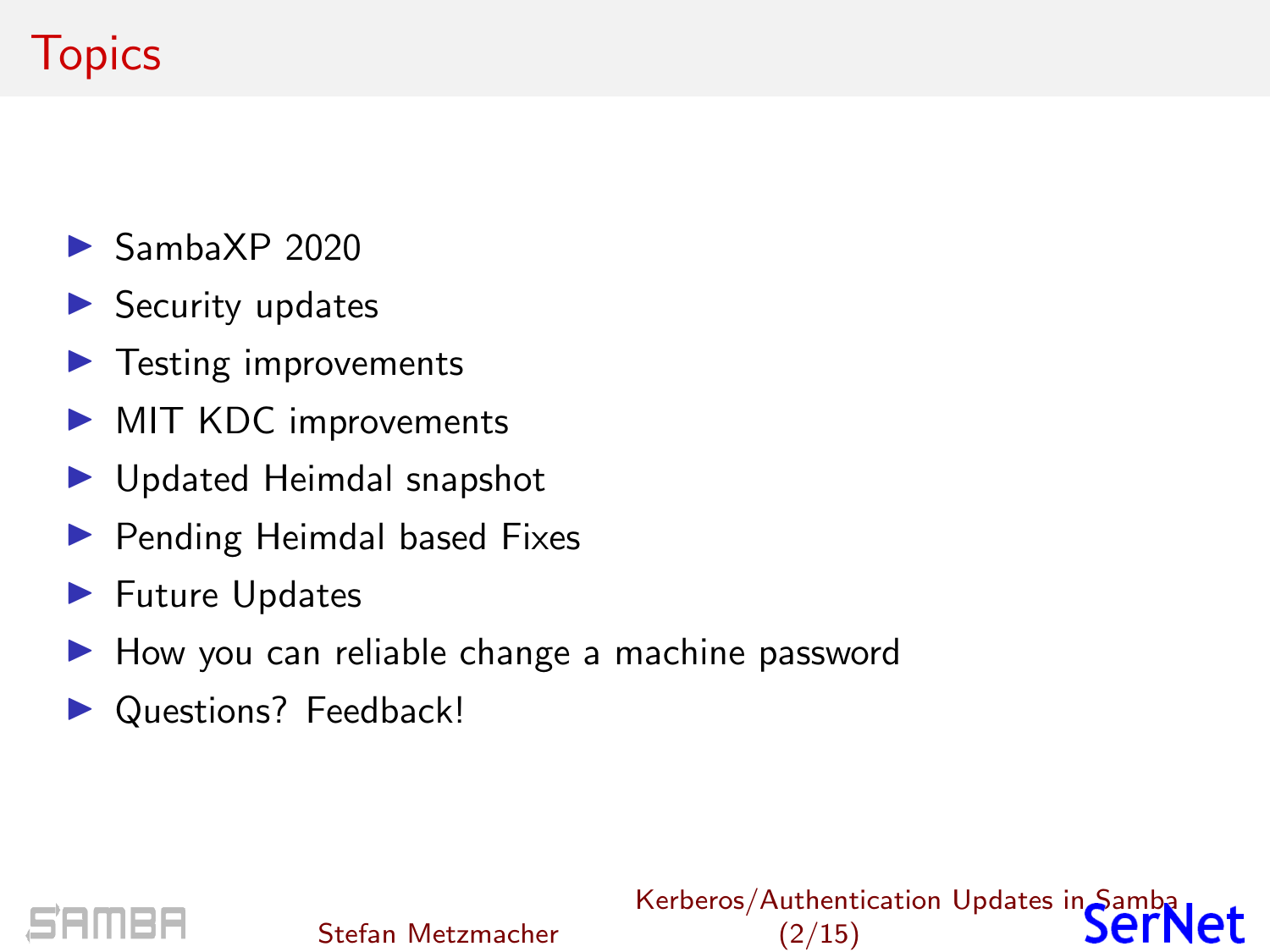- ▶ Also see my SambaXP 2020 Talk
- ▶ [https://samba.org/˜metze/presentations/2020/SambaXP/](https://samba.org/~metze/presentations/2020/SambaXP/)
- ▶ It explains/shows a lot of details of how Kerberos works



Stefan Metzmacher

[Kerberos/Authentication Updates in Samba](#page-0-0) let (3/15)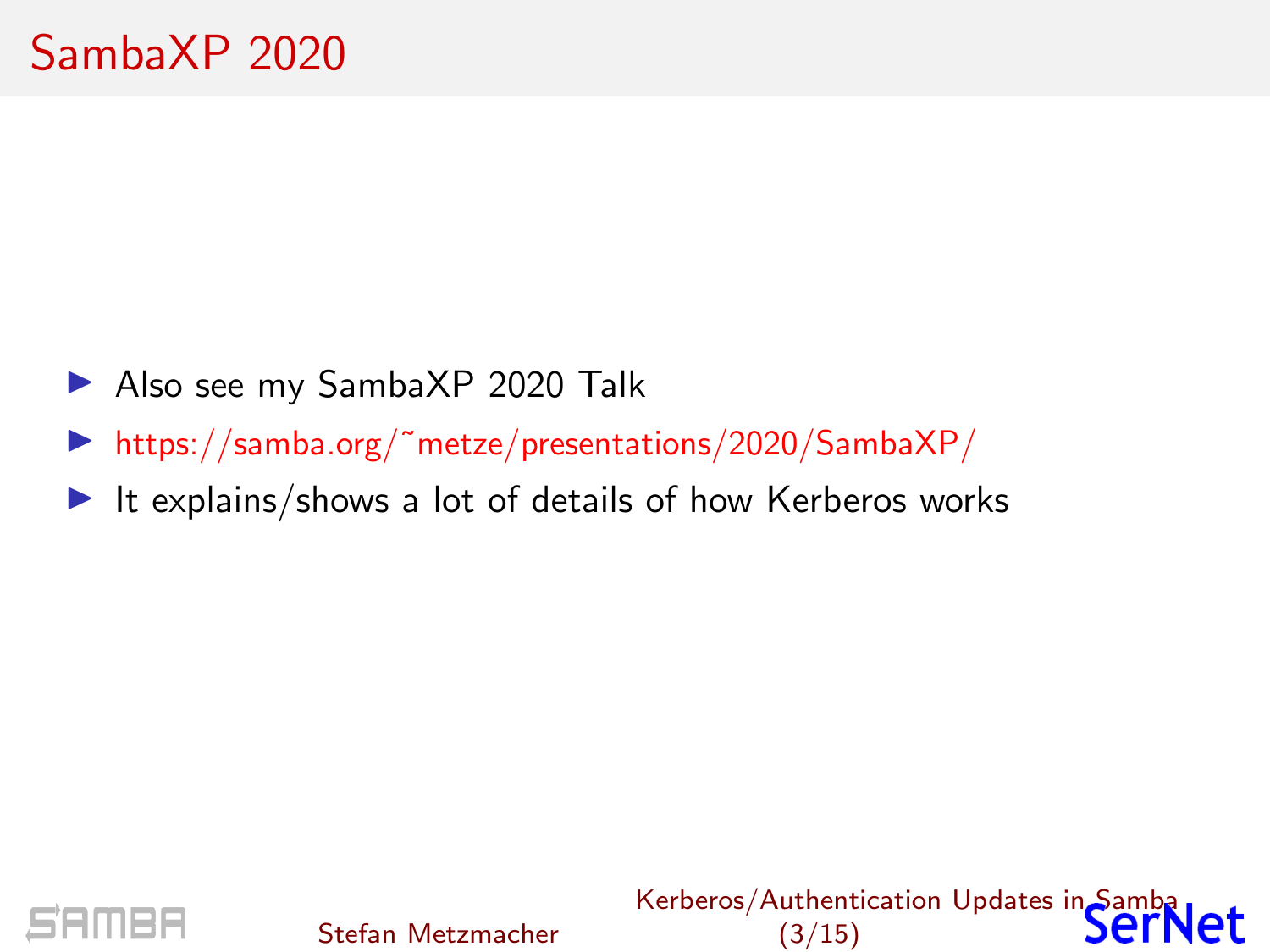- ▶ In November 2021 we fixed a lot security problems
	- ▶ Mostly related to name based races
- ▶ See Andrew's SambaXP 2022 Talk (tomorrow) which explains the details



[Kerberos/Authentication Updates in Samba](#page-0-0) let  $(4/15)$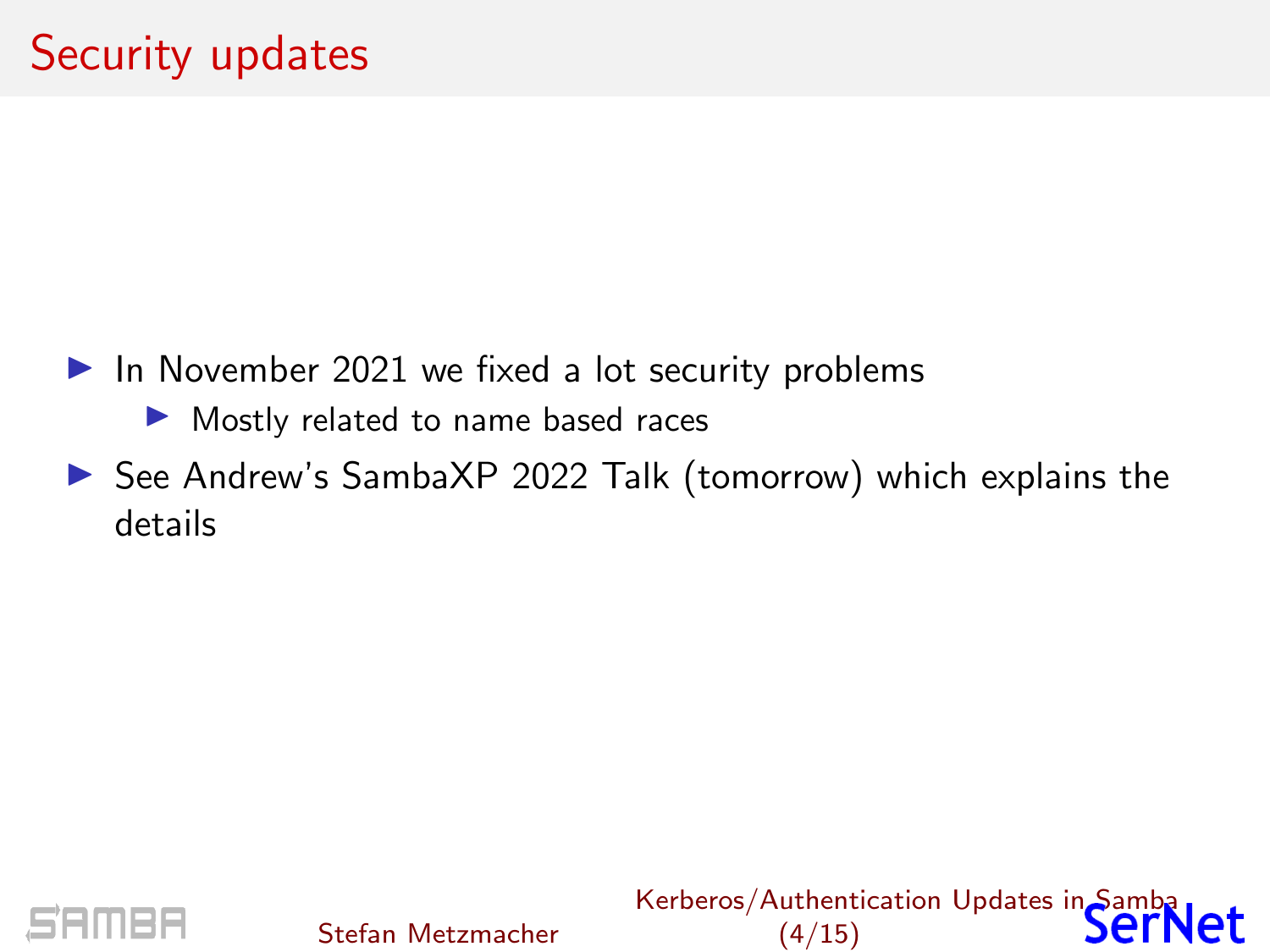#### Testing improvements

▶ In 2020 we introduced python based protocol tests for krb5

- ▶ We're able to generate any possible request PDU
- ▶ and verify all fields of the response PDU of the KDC
- $\triangleright$  The initial infrastructure consisted of 3498 lines
- ▶ (including autogenerated asn code)
- ▶ Now in 2022 these tests have been expanded a lot
	- $\triangleright$  We're now at  $\tilde{ }$  21k lines!
	- $\triangleright$  These new tests helped a lot exploring and fixing the security problems
- ▶ Catching regressions is important when changing the KDC code
	- ▶ The amount of tests should be able to prevent major regressions
	- $\blacktriangleright$  However there's still a lot of potential for new/additional tests

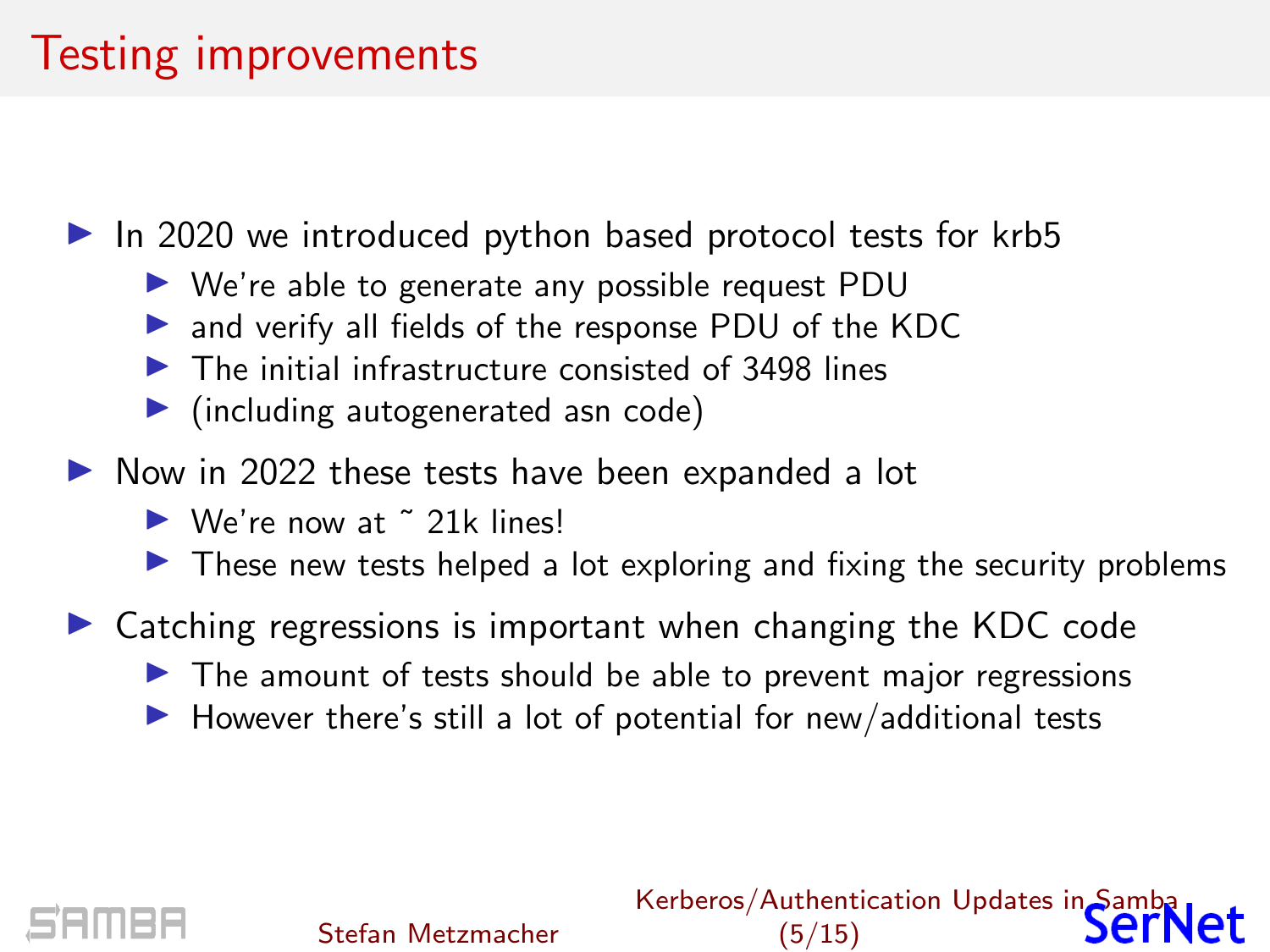# MIT KDC improvements

▶ The MIT-KDC code for the active directory dc got support for:

- ▶ PKINIT (certificate/smartcard authentication)
- ▶ S4U2Self (enable an application service to obtain a Kerberos service ticket on behalf of a named user)
- ▶ S4U2Proxy (including resource based constrained delegation RBCD)
- ▶ Propagation of Asserted Identity SIDS: S-1-18-1 vs. S-1-18-2
- ▶ We still hide the MIT-KDC feature behind '–with-experimental-mit-ad-dc'
	- $\blacktriangleright$  The Heimdal based KDC is still the preferred choice
	- ▶ The new features require MIT krb5 1.20, which got released on 2022-05-26
	- ▶ But the python tests give us an overview what's still missing (and it's getting less and less)

Kerberos/Authentication Updates in Samb  $(6/15)$ 

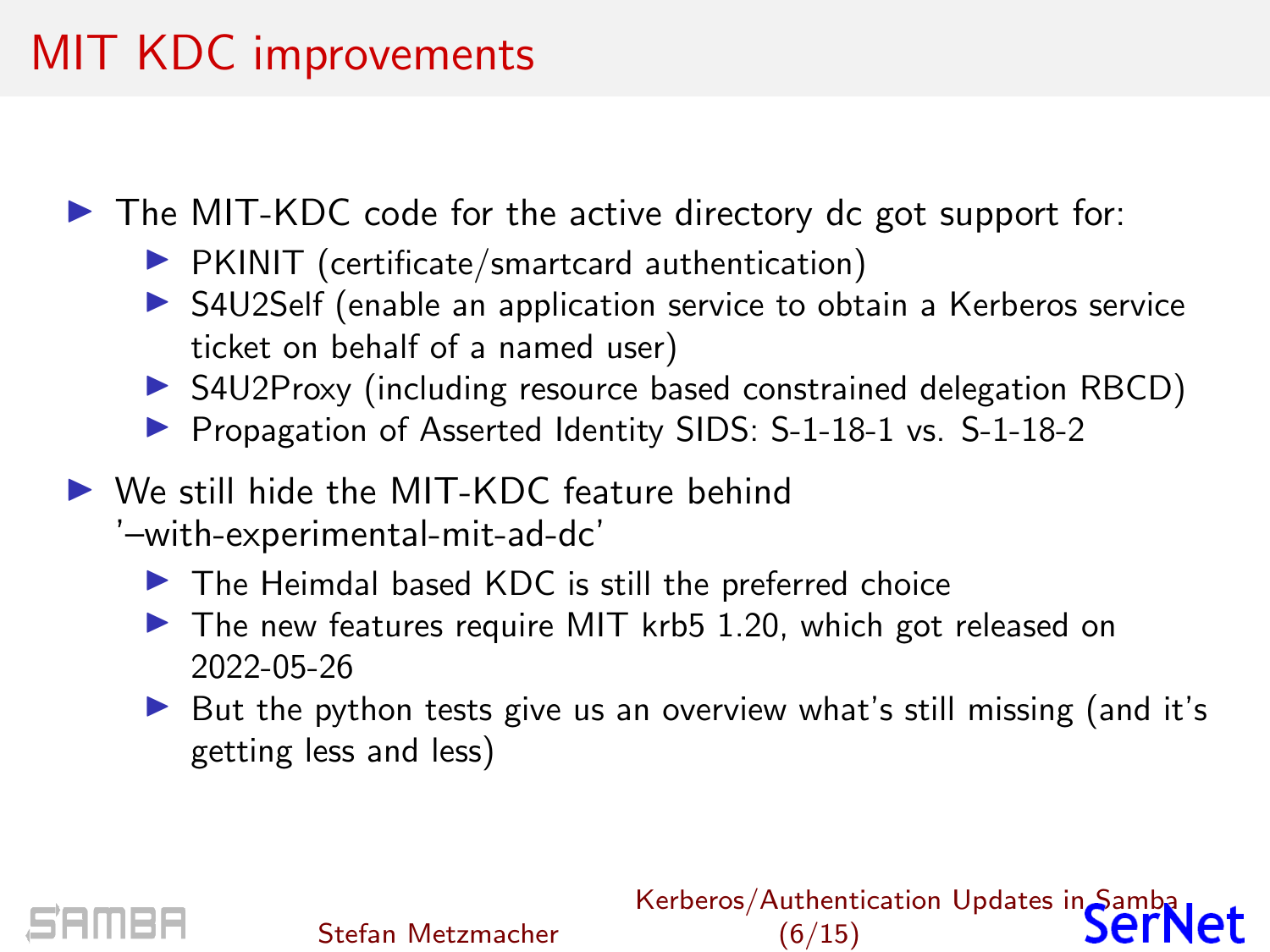# Updated Heimdal snapshot (Part 1)

▶ Samba 4.15 had basically the same Heimdal snapshot as 4.0

- ▶ We did the last import from upstream in 2011
- ▶ Only fixed important bugs
- ▶ Samba 4.16 imported a fresh Heimdal snapshot
	- $\triangleright$  We still have custom patches, but rebased
	- ▶ We try to create upstream pull requests before we integrate patches
	- ▶ But we may not wait for the changes to accepted upstream
- $\blacktriangleright$  The new Heimdal internal APIs are much more flexible:
	- ▶ It's much easier to hook our AD KDC logic into the core code
	- ▶ Hopefully we require less custom changes for future features

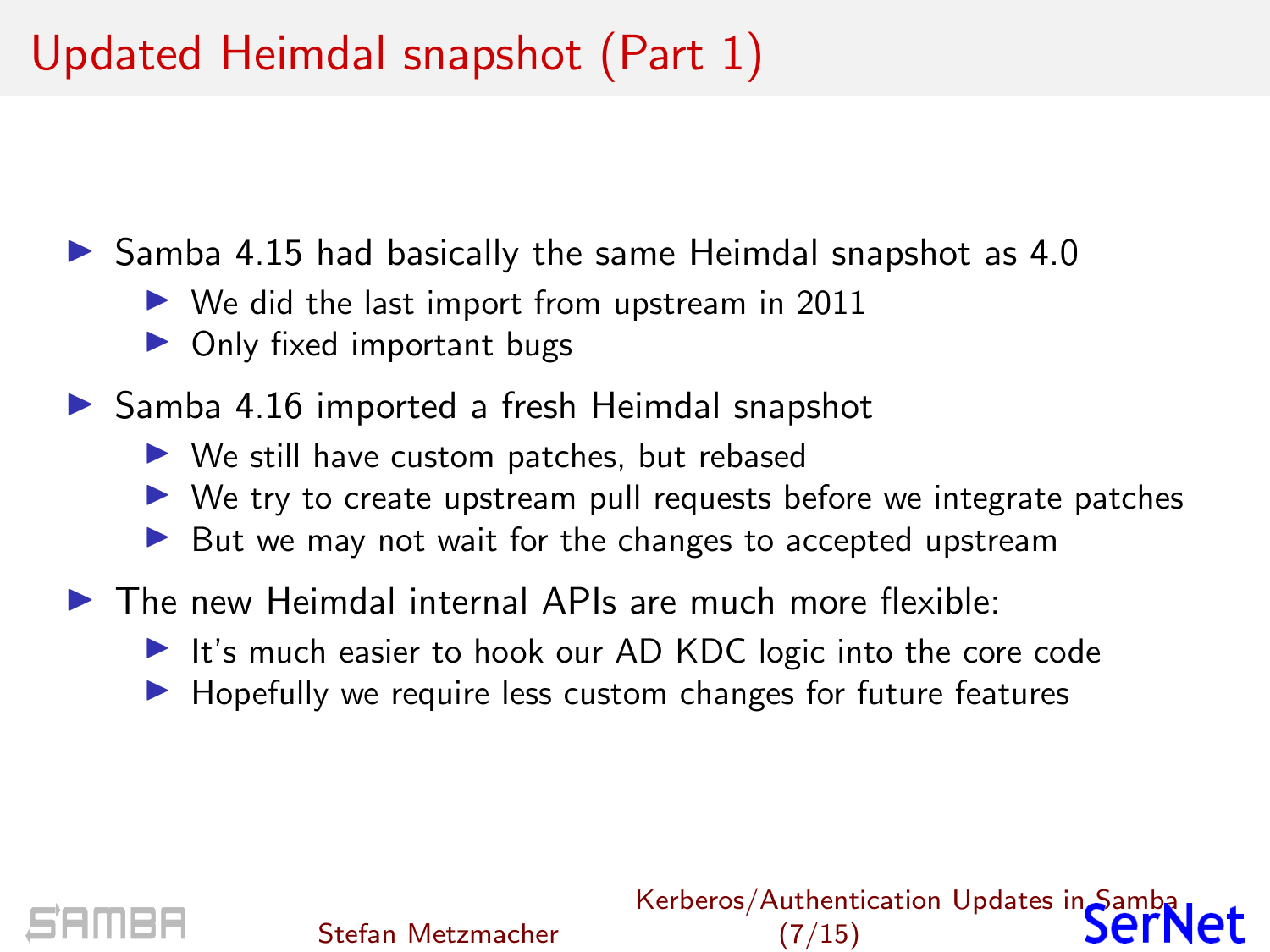# Updated Heimdal snapshot (Part 2)

- ▶ Support for Kerberos FAST was added:
	- ▶ This brings Kerberos request armoring
	- ▶ It can tunnel ticket requests and replies that might be encrypted with a weak password inside a wrapper built with a stronger password, say from a machine account.
	- ▶ We don't support Compound Identity with FAST yet
- ▶ FAST is used by Heimdal and MIT by default if possible
	- ▶ But not for Authetication Ticket requests (AS-REQ/REP)
		- ▶ Pre-Authentication with weak passwords is not protected
	- ▶ Only for Service-Tickets requests (TGS-REQ/REP)
- ▶ Windows clients do not use FAST by default

Stefan Metzmacher

- ▶ Windows (at least) 2012 DCs, as well as explicit GPO settings, are required
- ▶ We announce ourself only as Windows 2008R2

Kerberos/Authentication Updates in Samb (8/15)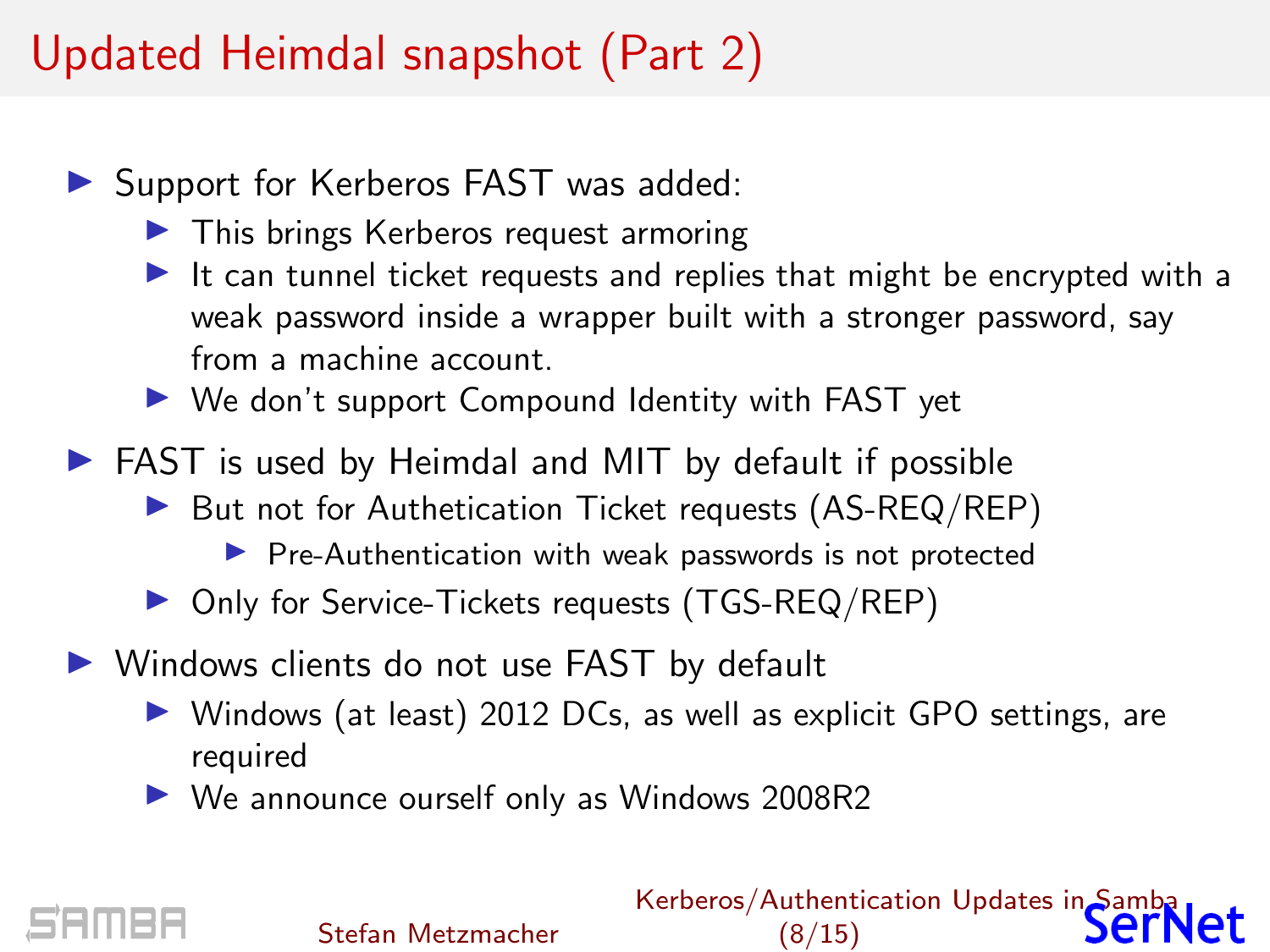## Pending Heimdal based Fixes (Part 1)

- ▶ Usage of previous passwords should not update badPwdCount
	- ▶ It happens when working on multiple hosts with cached passwords
	- ▶ It's already fixed for NTLM authentication
	- ▶ But Kerberos Pre-Authentication results in ACCOUNT LOCKED OUT
	- $\blacktriangleright$  [https://bugzilla.samba.org/show](https://bugzilla.samba.org/show_bug.cgi?id=14054)\_bug.cgi?id=14054
	- $\blacktriangleright$  This merge request has fixes for the problem
	- ▶ [https://gitlab.com/samba-team/samba/-/merge](https://gitlab.com/samba-team/samba/-/merge_requests/664)\_requests/664
- ▶ There are important S4U2Proxy fixes for Windows consumers
	- ▶ We need to use the correct decryption key for enc-authorization-data
	- $\blacktriangleright$  [https://bugzilla.samba.org/show](https://bugzilla.samba.org/show_bug.cgi?id=13131)\_bug.cgi?id=13131
	- ▶ We need to use the correct authtime for the PAC
	- $\blacktriangleright$  [https://bugzilla.samba.org/show](https://bugzilla.samba.org/show_bug.cgi?id=13137)\_bug.cgi?id=13137
	- ▶ This merge request has fixes for the problem
	- $\triangleright$  [https://gitlab.com/samba-team/samba/-/merge](https://gitlab.com/samba-team/samba/-/merge_requests/2458)\_requests/2458

Kerberos/Authentication Updates in Samb  $(9/15)$ 

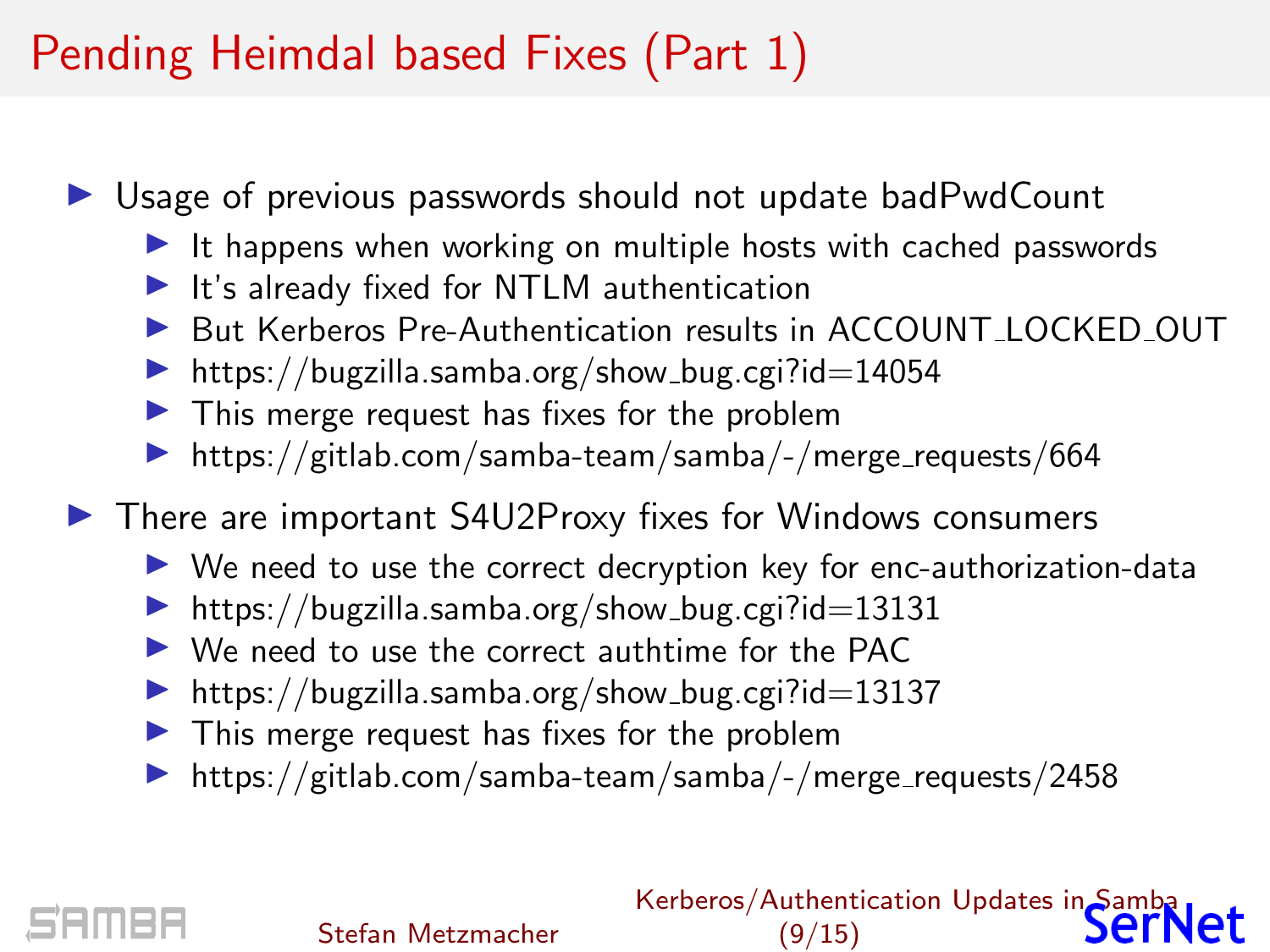# Pending Heimdal based Fixes (Part 2)

#### ▶ We should announce PA-SUPPORTED-ETYPES like windows:

- ▶ We should announce strong encryption types, even if no related key is stored
- ▶ It means a ticket can have a stronger session key type than decryption key type
- $\blacktriangleright$  [https://bugzilla.samba.org/show](https://bugzilla.samba.org/show_bug.cgi?id=13135)\_bug.cgi?id=13135
- ▶ This merge request has fixes for the problem
- ▶ [https://gitlab.com/samba-team/samba/-/merge](https://gitlab.com/samba-team/samba/-/merge_requests/2459) requests/2459



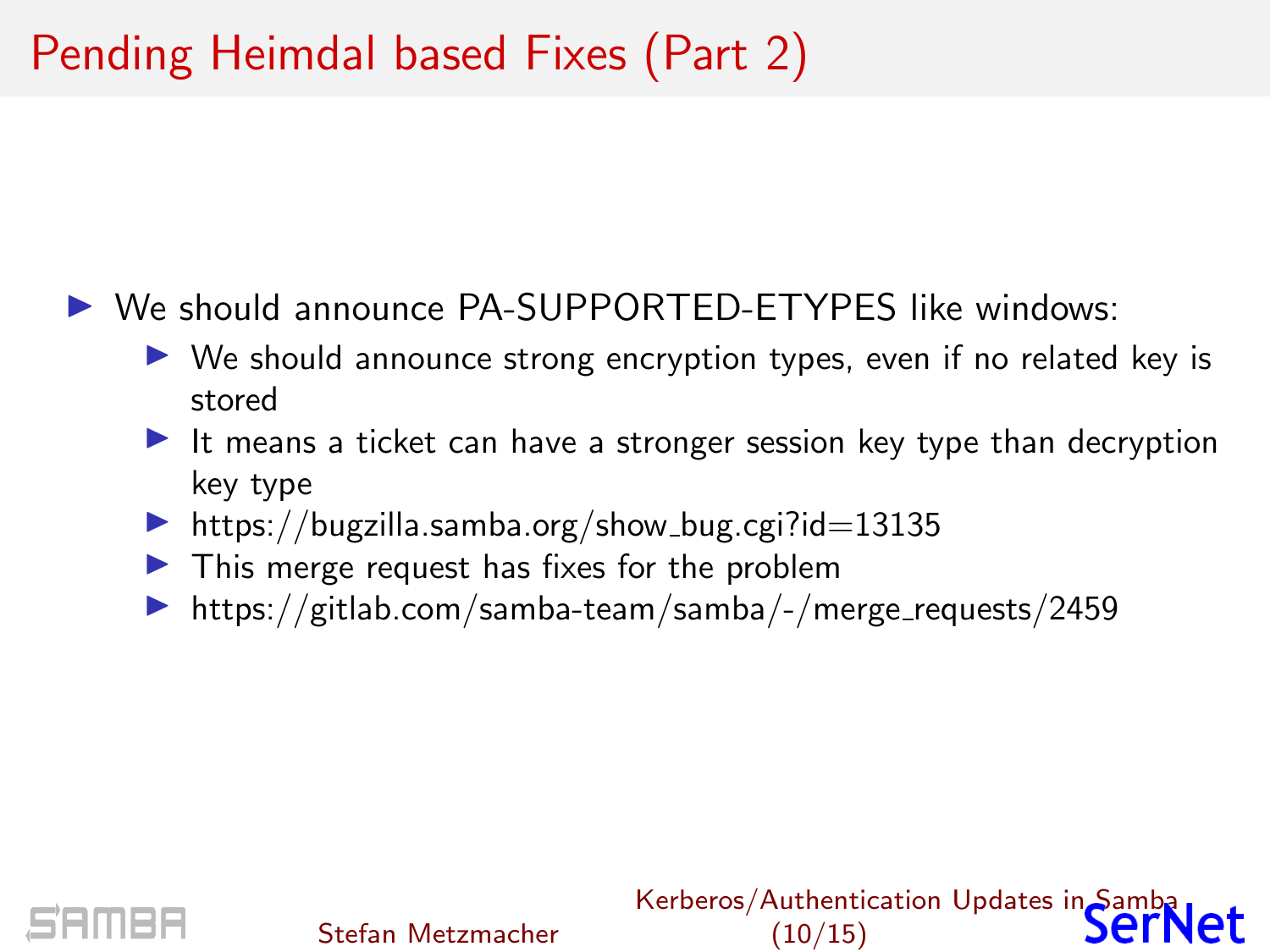- ▶ Compound Identity Support together with Claims Support
	- ▶ The new Heimdal KDC APIs will make it easy to add new PAC buffers
	- ▶ It's also easy to check with PA-Data elements are used by the client
- ▶ Given the client support for FAST in Heimdal and MIT
	- ▶ winbindd could be changed to use armoring krb5 auth for pam\_winbind
	- ▶ It would prevent krb5 pre-auth with weak passwords on the wire



Kerberos/Authentication Updates in Samb (11/15)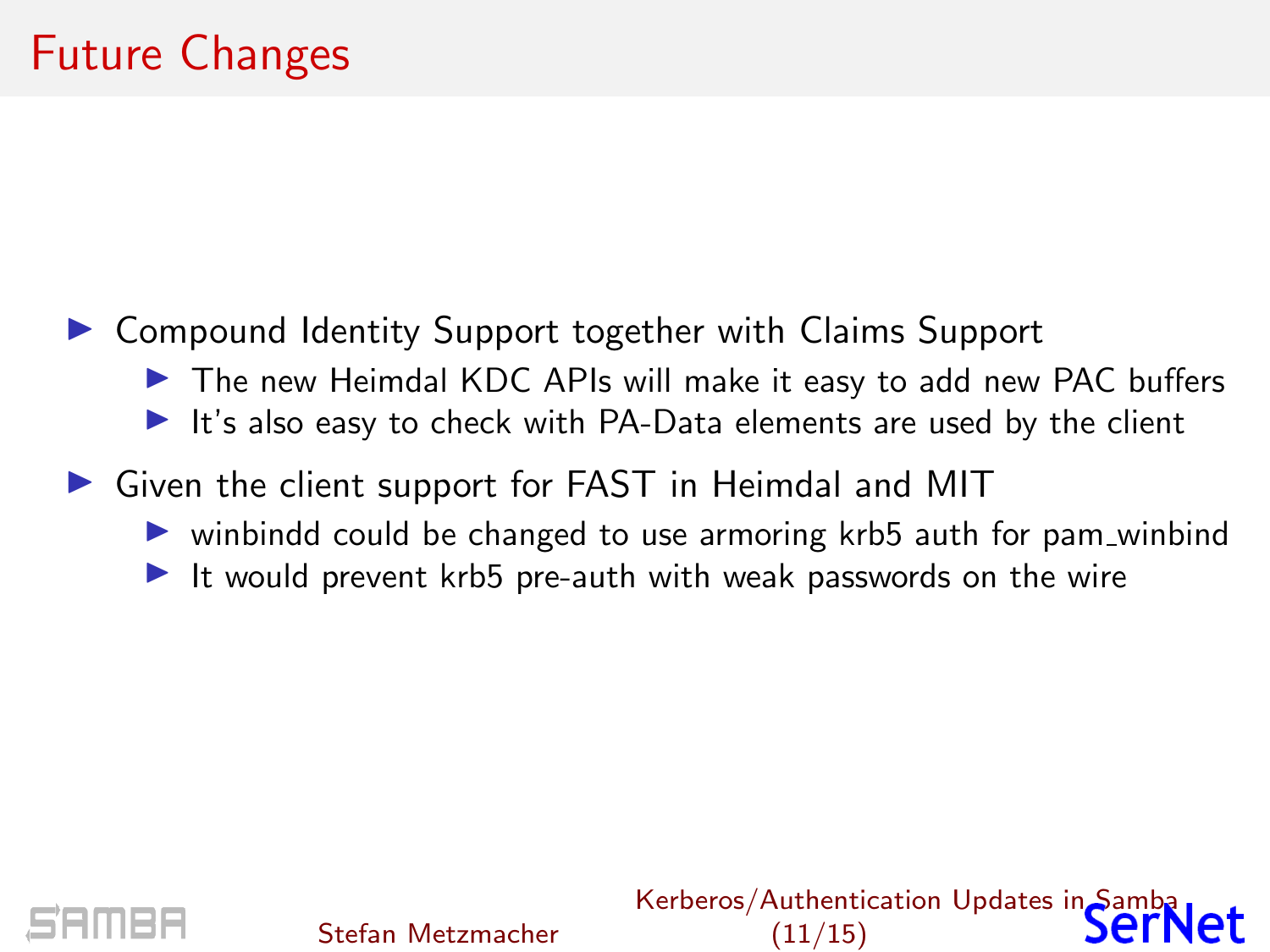# How you can reliable change a machine password (Part 1)

- ▶ Windows passwords are UTF-16 with up to 255 characters
	- $\triangleright$  From there the UTF-8 version is calculated for Kerberos
	- $\triangleright$  It's also the input for MD4() in order to generate the NTHASH
	- $\triangleright$  Machine passwords should be as strong as possible
- ▶ First we tried completely random passwords:
	- ▶ The length is random between 128 and 255 characters
	- $\blacktriangleright$  Each character is a random 32-bit codepoints
	- $\blacktriangleright$  =>[https://bugzilla.samba.org/show](https://bugzilla.samba.org/show_bug.cgi?id=12262)\_bug.cgi?id=12262
		- ▶ After a password change Kerberos may no longer works
		- ▶ The conversation of passwords was wrong depending on 'unix charset'
		- ▶ As Heimdal/MIT libraries don't support compound UTF-16
- $\blacktriangleright$  Then we limited the characters to 16-bit codepoints
	- ▶ This avoids compound UTF-16 characters
	- ▶ We also verify all conversations and may fallback to ascii for invalid characters

#### Kerberos/Authentication Updates in Sambi  $(12/15)$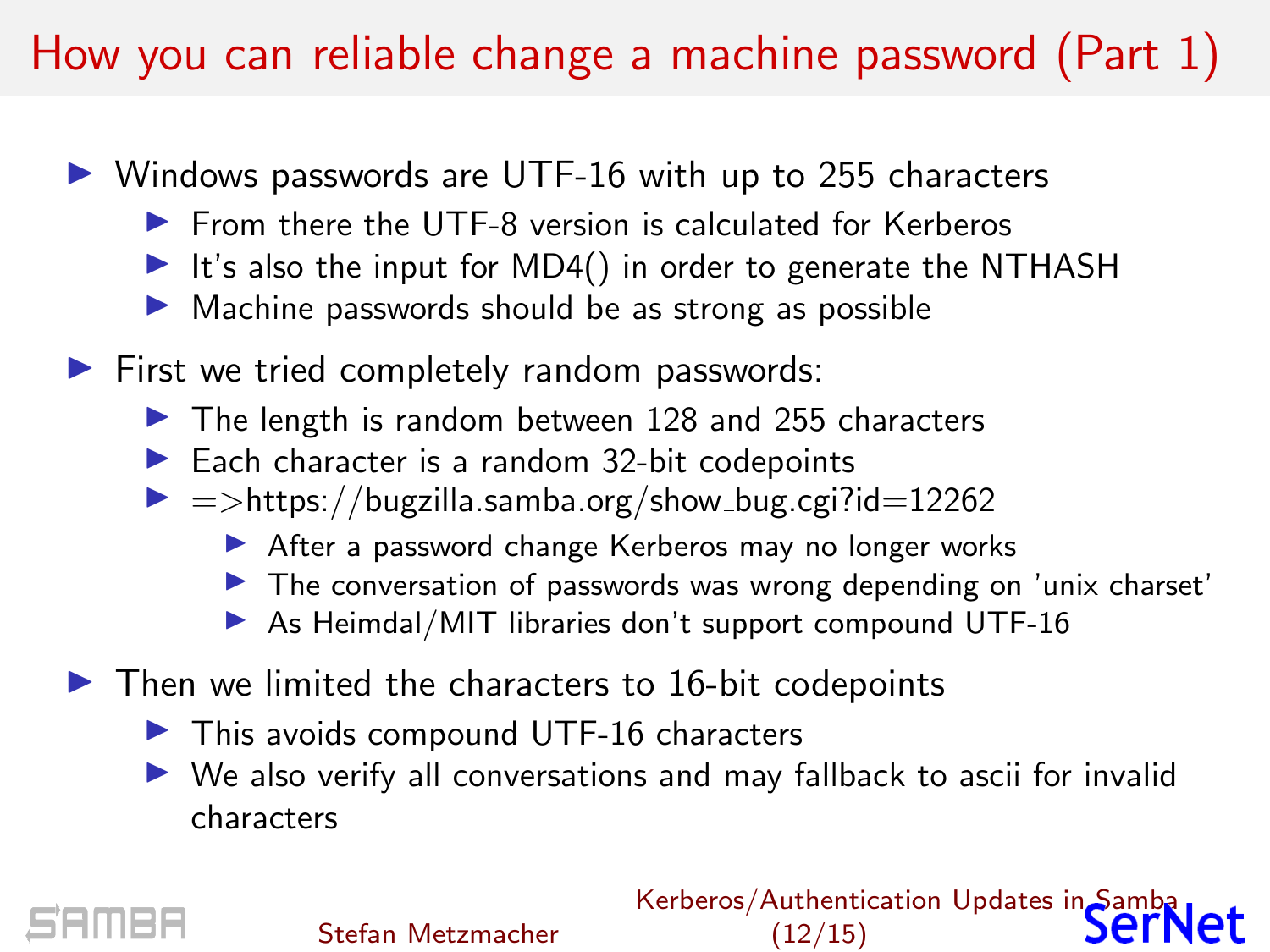# How you can reliable change a machine password (Part 2)

- $\triangleright$  We tried to store the new password locally first
	- $\blacktriangleright$  In the past we had problems with ctdb failing to store the password after the remote change
	- $\blacktriangleright$  =>[https://bugzilla.samba.org/show](https://bugzilla.samba.org/show_bug.cgi?id=12782)\_bug.cgi?id=12782
		- $\blacktriangleright$  There are DCs with RefusePasswordChange=1 returning WRONG PASSWORD
		- $\blacktriangleright$  That way we destroyed the join
- $\triangleright$  We now store 3 or 4 password generations
	- $\triangleright$  older, old, current and optionally next
	- ▶ Before trying a remote change we store the 'next\_change' password (if not already existing)
	- ▶ Then we check which password the remote DC currently holds
		- ▶ If the server already knows about the 'next\_change', we just finish the pending change.
		- ▶ If the server only knows about our old or older password, we abort the change, in hope replication latency will fix things up later.
	- ▶ We try the remote change and store the result



#### Stefan Metzmacher

[Kerberos/Authentication Updates in Samba](#page-0-0)  $(13/15)$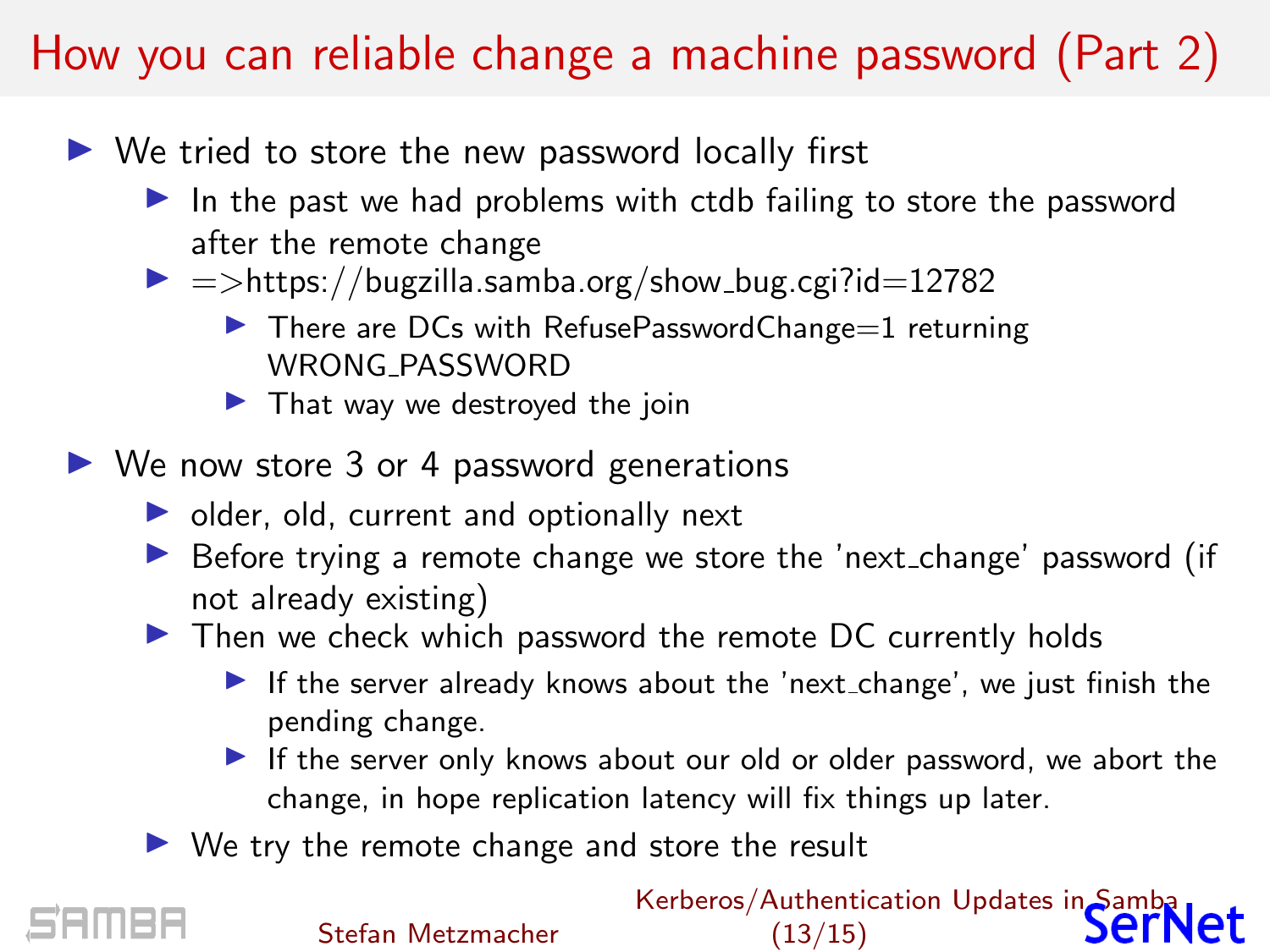# How you can reliable change a machine password (Part 3)

#### ▶ Even with only validated 16-bit codepoint passwords we are not safe

- $\blacktriangleright$  =>[https://bugzilla.samba.org/show](https://bugzilla.samba.org/show_bug.cgi?id=14984)\_bug.cgi?id=14984
	- ▶ Changing the password via an RODC we likely destroy the join
	- ▶ RODC/RWDC PasswordUpdateForward handling via NetrLogonSendToSam ignores errors
	- ▶ Passwords longer than ~ 127 characters get INVALID\_PARAMETER, most likely 256 bytes vs. 256 (UTF-16) characters
- ▶ We now finally match Windows
	- $\triangleright$  We're using a fixed length of 120 characters
	- ▶ It means password changes work against RODCs now
- ▶ It is so important to match Windows as close as possible
	- $\blacktriangleright$  This is just one example
	- $\triangleright$  But we had a lot of similar cases in the last 20 years
	- ▶ It's really important otherwise we're constantly hitting untested code
		- ▶ In Windows itself
		- ▶ Other vendors are only testing against Windows

Kerberos/Authentication Updates in Sambi  $(14/15)$